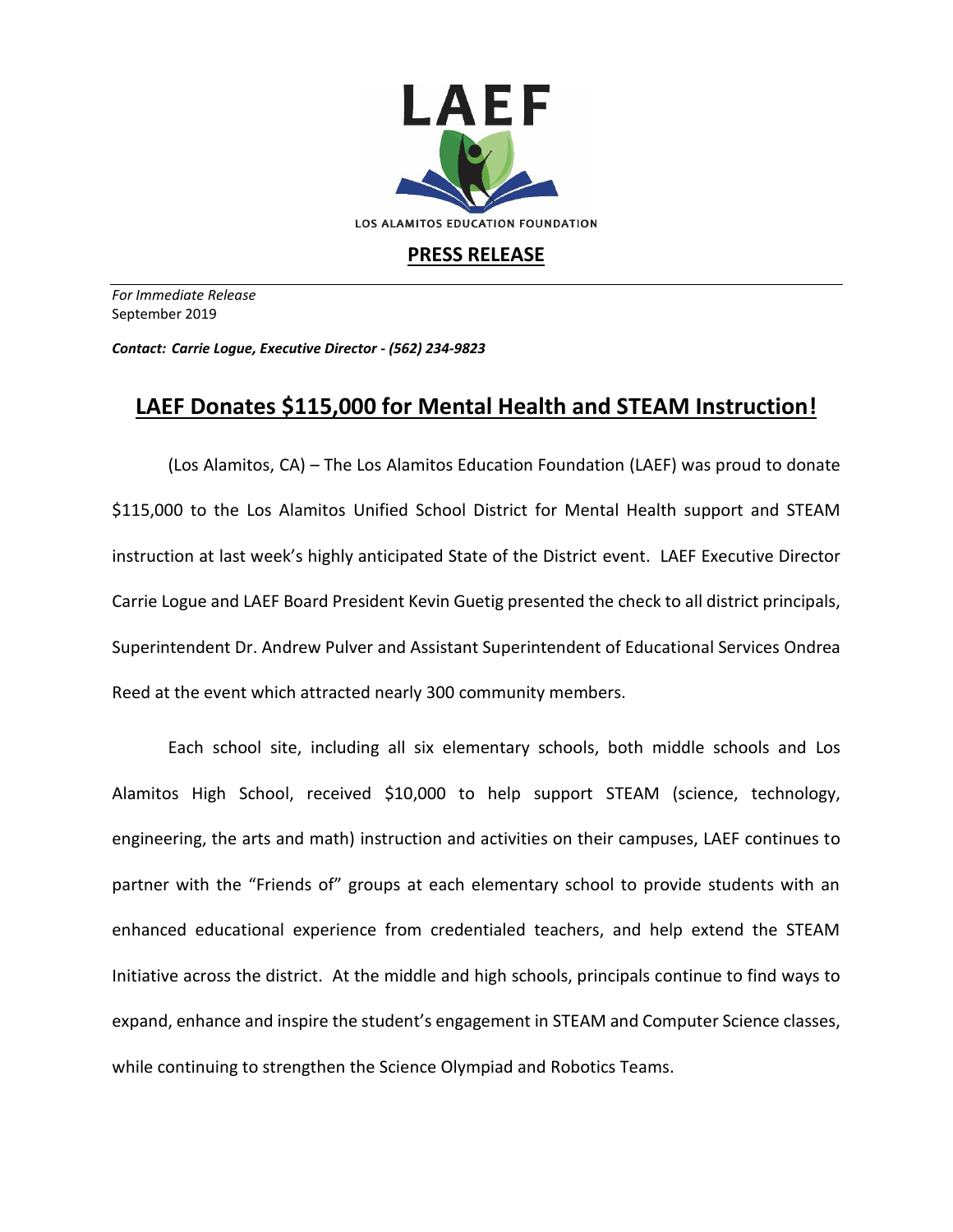LAEF is also proud to provide significant funding for the critical area of Mental Health for all students in the district. For the third year in a row, LAEF has donated \$25,000 to support the salaries of Los Alamitos Unified School District's mental health department. In an effort to proactively address the rising increase in mental health related issues among children and teens, Los Alamitos USD has employed mental health counselors to provide emotional support to our students. LAEF, through donations by Los Al Leadership Circle members (the major donor group), has stepped up to make sure the students of Los Al USD continue to have the support they need through these counselors.

The STEAM donations are due to the community's support of LAEF's King & Queen of Hearts campaign. The campaign ended on February 8th at the coronation gala and raised over \$215,000. These funds also support LAEF's district-wide STEAM Initiative, which funds schoolbased STEAM Fairs, the district-wide STEAM Showcase, free project preparation classes and project supplies. The current King & Queen are George and Linda Sagen, who are long-time residents of Los Alamitos. They have three children who graduated from Los Alamitos High School, and grandchildren who are students and graduates of the district. LAEF's next Royals will be appointed at the Royal Ball and Coronation on Friday, February 7, 2020.

The 6<sup>th</sup> annual State of the District breakfast is hosted by LAEF and provides community members with the opportunity to hear updates and learn about the plans for the coming school year. The event's title sponsor was Alamitos Eyecare; Dr. Avani Patel and John Osborn have generously participated as Title Sponsor for all six years.

LAEF is the non-profit partner of Los Alamitos Unified School District. LAEF enhances educational excellence by providing after-school and summer enrichment programs to children in grades Pre-K to 12. LAEF impacts all students by providing significant funding for STEAM